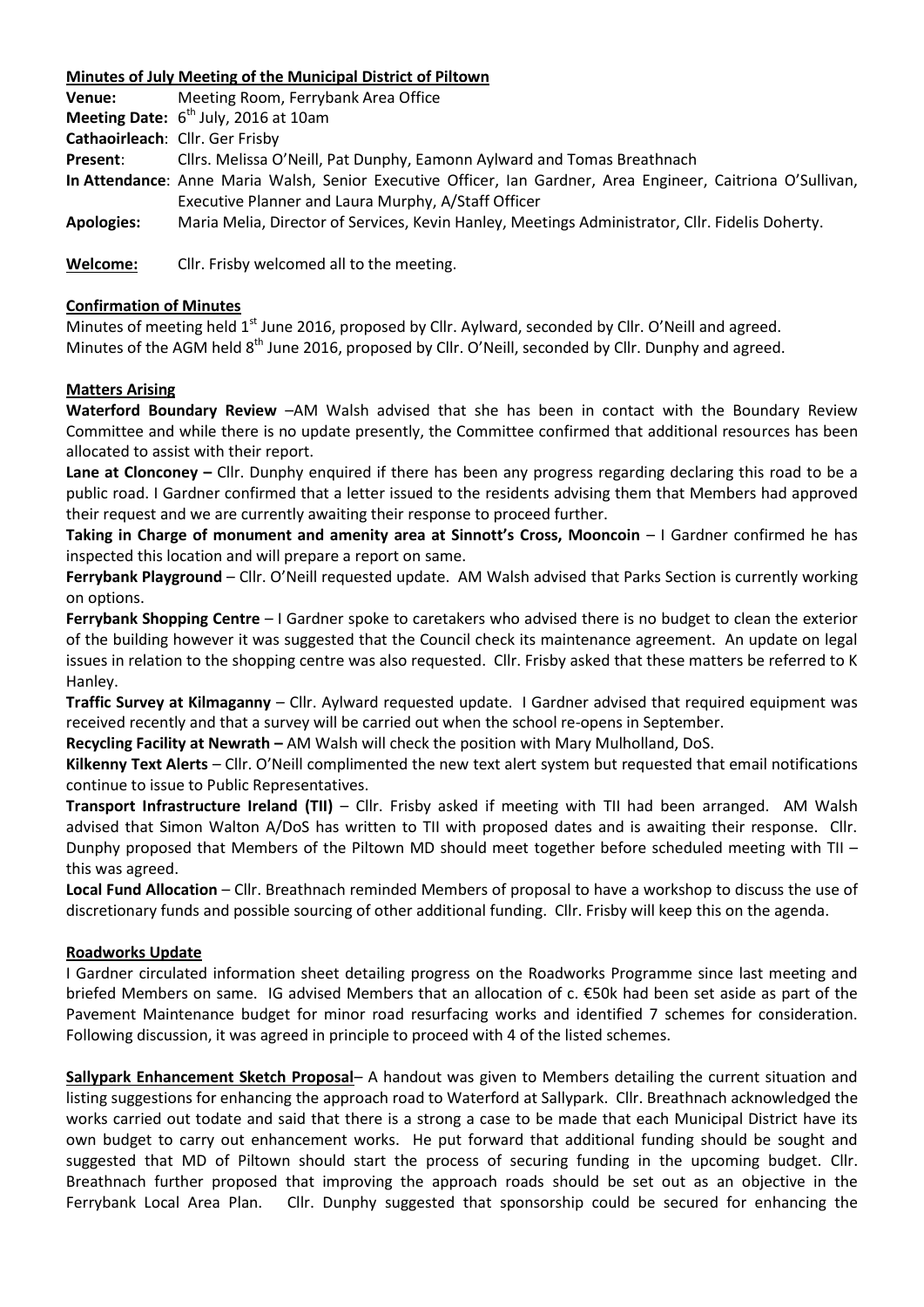roundabouts. Cllr. Aylward said that MDP needs to consider putting money aside for improvements. Cllr. Frisby agreed. He welcomed the brochure and expressed his thanks to its author, Claire Goodwin, Parks Section.

**Ferrybank Local Area Plan Update (LAP)** – Caitriona O'Sullivan, Executive Planner briefed Members on the current position including public engagement to date, background work and emerging issues following public consultation. Issues raised by the public included recreational facilities for the area, area identity (signage, approach roads), zoning of port and access to same, use of retail centre, school site, smarter travel and greenway. Integration with proposed North Quays development will also need to be considered. C O'S advised that she will brief the up-coming joint meeting with Waterford on the current position and that it is intended to publish the draft plan later this year. A number of queries were raised by Members, which included clarification regarding proposed school site, possible combination of some elements from the Local Economic and Community Plan which are of relevance to the LAP, provision of Housing and sanitary services and access issues. C O'S will take a look at and investigate these matters.

**Knockroe** - Members expressed their concerns regarding recent planning application to locate wind turbines at Knockroe close to county boundary with Tipperary. Cllr. O'Neill suggested that Councillors highlight this matter to constituents with a view to promoting submissions against the proposal. Cllr. Breathnach noted that wind turbines should only be considered and confined along boundary locations where both local authorities are in agreement. C O'Sullivan confirmed that KCC are putting together a submission/response to Tipperary County Council, a copy of which will be circulated to Members.

**Housing Developments Update –** AM Walsh briefed Members on the current position regarding taking in charge of housing estates and advised that Planning Section continue to engage with Bond Holders, Receivers and Engineers to progress matters. AM Walsh noted some developments are subject to IBRC bonds. In these cases monies have to be spent by the local authority on finishing developments before an application can be made to the special liquidator to recoup expenditure – thus the LA becomes an unsecured creditor. Cllr. Dunphy acknowledged AM Walsh's work. However, he felt that Bond Holders and Financial Institutions were hindering progress to finalise estates to allow them be taken in charge by the Council.

### **Notice of Motion – 2016(3) – Cllr. Fidelis Doherty –**  $12<sup>th</sup>$  **June 2016**

"That Kilkenny County Council make provision for funding for a Streetscape Paint Scheme for the Piltown Municipal District at the earliest opportunity." It was agreed to defer this motion to the next MDP meeting.

#### **Any Other Business**

**Burial Grounds –** An information sheet was circulated to Members showing Burial Grounds in the ownership of KCC and projected costs to carry out minor improvement works. Thirteen graveyards were listed in total, two of which, Mooncoin and Kilmoganny, are located within the Municipal District of Piltown. AM Walsh informed Members that Local Authority Burial Ground Assessment 2016 will be on the agenda of the main Council Meeting in July.

**Joint Meeting with New Ross Municipal District** – AM Walsh advised that MPD are awaiting a reply from NRMD.

**Office of Public Works** – Cllr. Dunphy asked if there has been any correspondence from the OPW. I Gardner advised no response has been received todate however he reminded Members that the applications made relate to investigation works. Funding will not be approved by the OPW without firstly carrying out a flood analysis. It was noted that CFRAMS will be holding a meeting in Piltown on 27<sup>th</sup> July next and it was suggested that Councillors attend this meeting as a group to raise matters of concern. IG advised he will contact the OPW for an update regarding minor works application.

**Poulanassy Waterfall** – Cllr. Aylward requested update. IG confirmed he has met with landowners and any concerns raised have been discussed and resolved. A survey will be carried out at this location.

**Three Sisters Bid for European Capital of Culture 2020 –** Cllr. Breathnach formally wished the Three Sisters Bid Team well and acknowledged and complimented their submission for European Capital of Culture. All Members agreed.